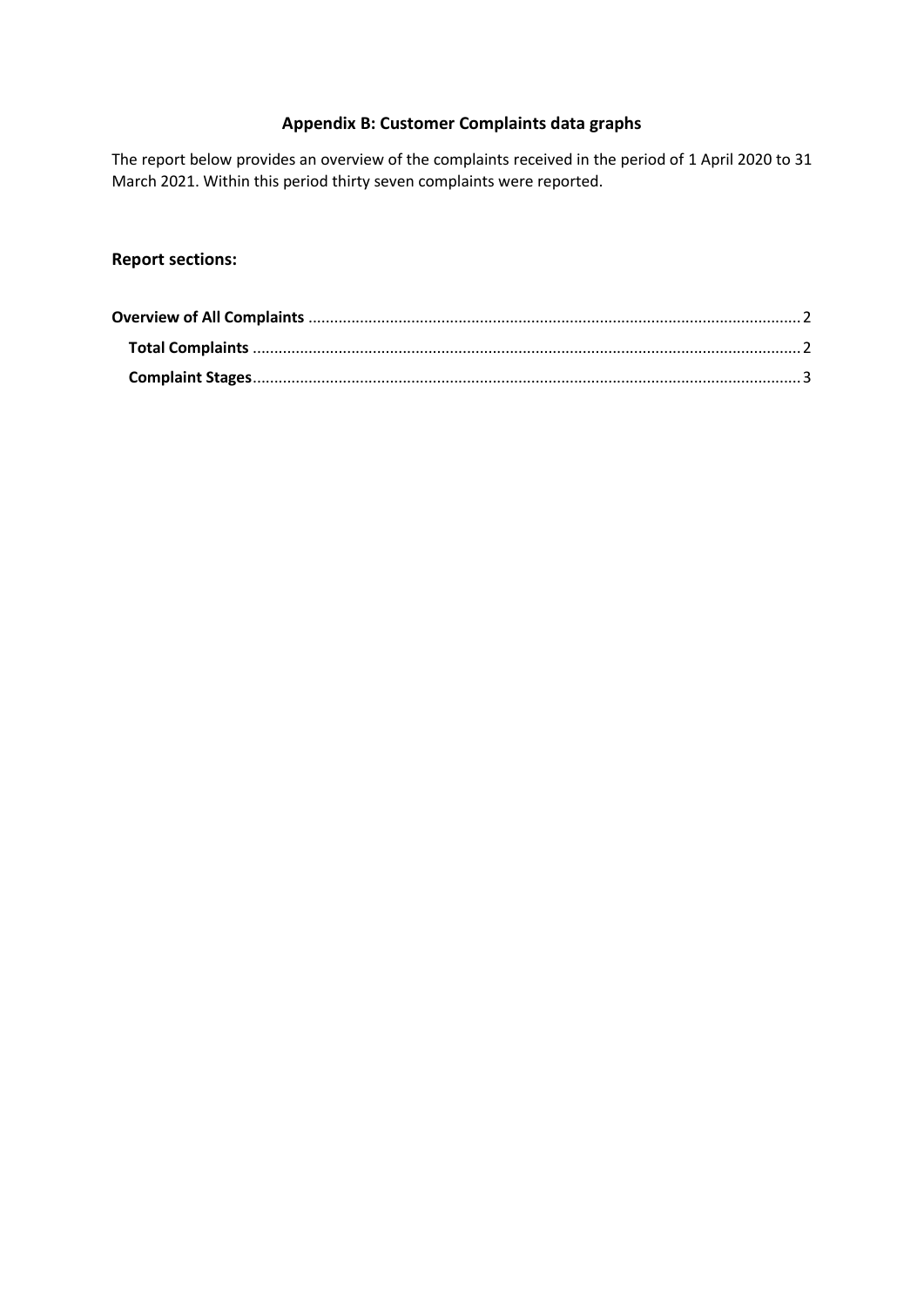## <span id="page-1-0"></span>**Overview of All Complaints**

Throughout the period of 1 April 2020 – 31 March 2021, thirty seven complaints were recorded.

#### <span id="page-1-1"></span>**Total Complaints**



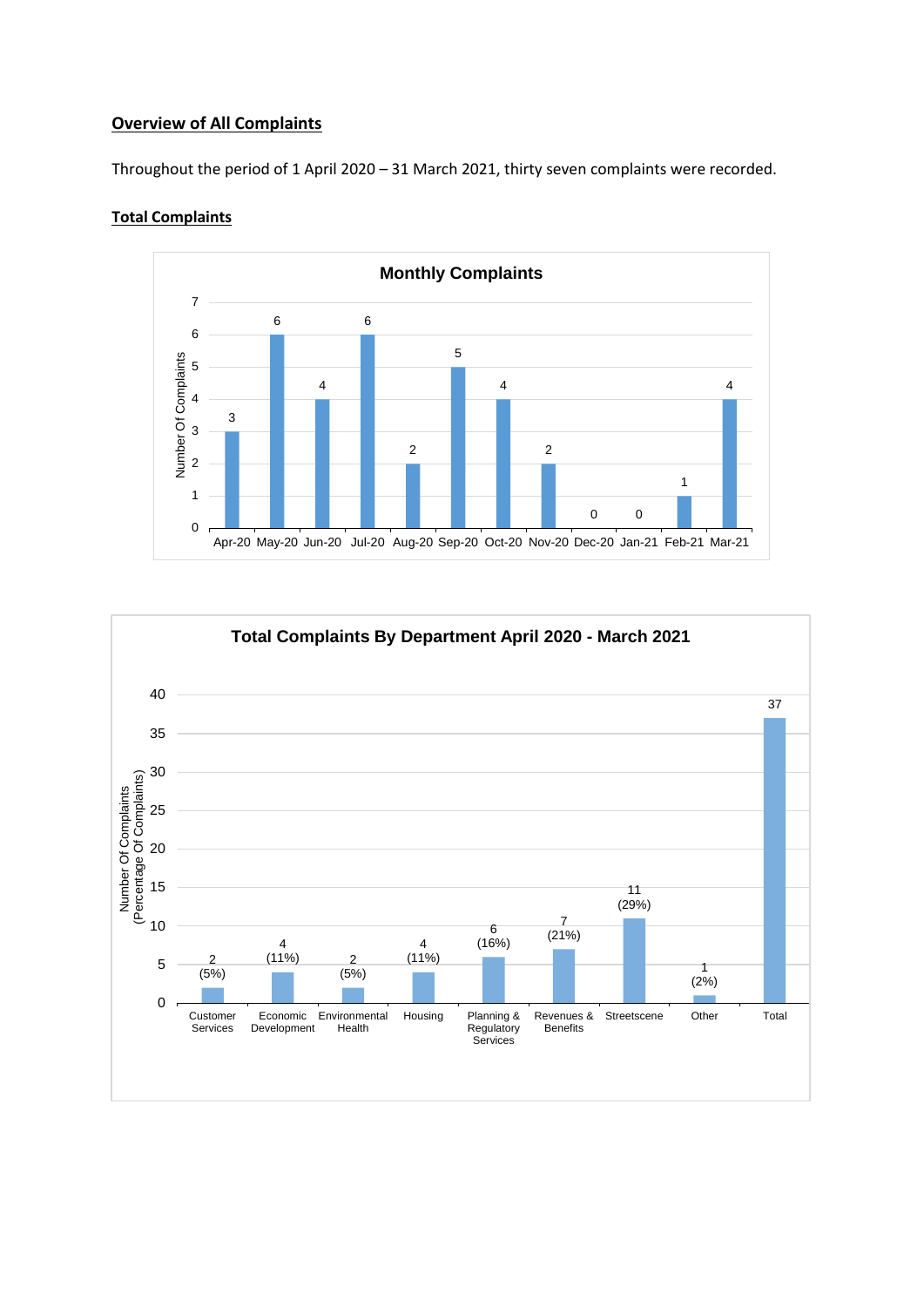

### <span id="page-2-0"></span>**Complaint Stages**

Throughout the period of 1 April 2020 – 31 March 2021, three complaints out of thirty seven were escalated to a formal complaint (Stage 2). From here, one complaint was escalated to the Local Government and Social Care Ombudsman for investigation. The majority of complaints, thirty four (92%), did not escalate beyond an initial complaint (Stage one).